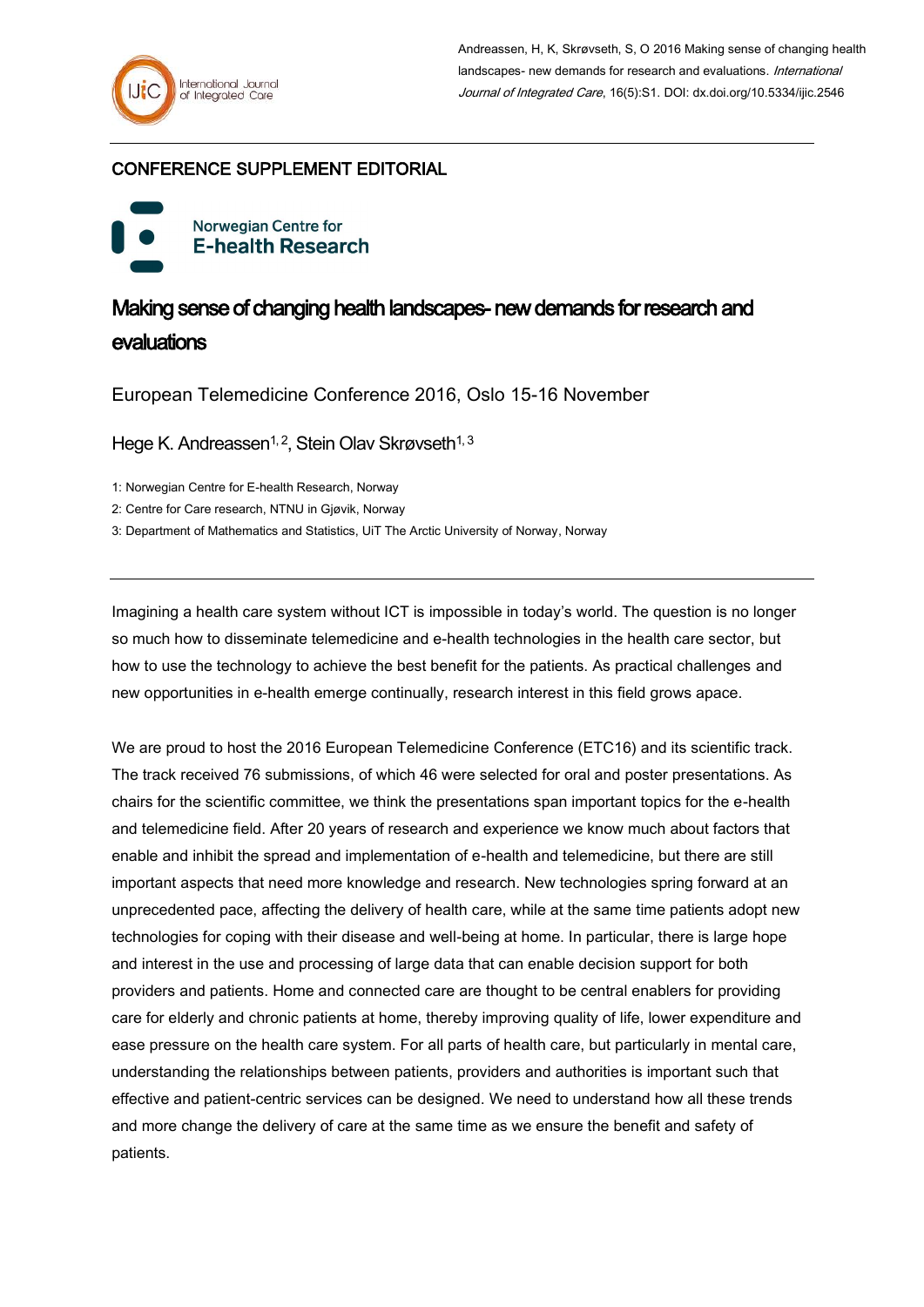The *patient's healthcare* is the emerging principle behind the politics of health care in Norway; aligning it with other European and international health policies aiming for patient centred rather than provider centric health care systems. Norway has taken important measures to improve governance and structure to the e-health field, in particular by establishing a separate Directorate of e-health. The development is guided by the vision of "One citizen – one health record" as formulated in a 2012 government whitepaper with universal political support. The Norwegian Centre for E-health Research, which co-hosts this year's ETC, is a newly established independent research institution whose mission is to support a knowledge-based development in the field.

The field of telemedicine and e-health has been characterized by many small-scale solutions that with honourable exceptions have failed to achieve wide spread adoption. Nevertheless, it is time we shift our research interest away from questions of dissemination in clinical settings alone. Research will need to include more nuanced approaches to benefit realisation that also centres on the patient and his or her decisions in everyday life. Today, health and e-health are inseparable. To ensure the most effective use of ICT solutions for patients, care providers and the benefit of society we need studies that follow the complete process of implementing technology, as this plays out in various health care settings. Implementation studies and process evaluations that can contribute to our understanding of variations in outcome and help illuminate cultural and social differences in health will become increasingly important.

The topic of difference will be highlighted in this year's opening key note, "Telemedicine: Past achievements and future promises", to be presented by Sally Wyatt, Professor of Digital Cultures in Development at Maastricht University in The Netherlands. Wyatt's point of departure is that telemedicine can mean different things, at different times to different groups. Changing meanings affect how we think about the role of technology in the provision of healthcare and health information. Telemedicine challenges notions of 'the clinic', and especially relations between patients and healthcare professionals. It also challenges assumptions underlying state-funded healthcare, by introducing new forms of individual and collective responsibility that cross national borders. Wyatt will explore these questions drawing on recent developments in, amongst others, genetic testing and the quantified self.

The varied scientific programme reflects the multidisciplinary field of telemedicine and e-health, covering a wide range of topics and research approaches. Two contributions share this year's prize of best paper: Monica Strand, Deede Gammon and Lillian Sofie Eng's abstract "An Internet-based collaboration tool for personal recovery: How did service users and providers address and align expectations about collaborating through the tool?" reports from a study of an interactive Internet intervention designed to facilitate personal recovery processes. Their findings illuminate how patients and providers may have different expectations to digital communication tools, but that actively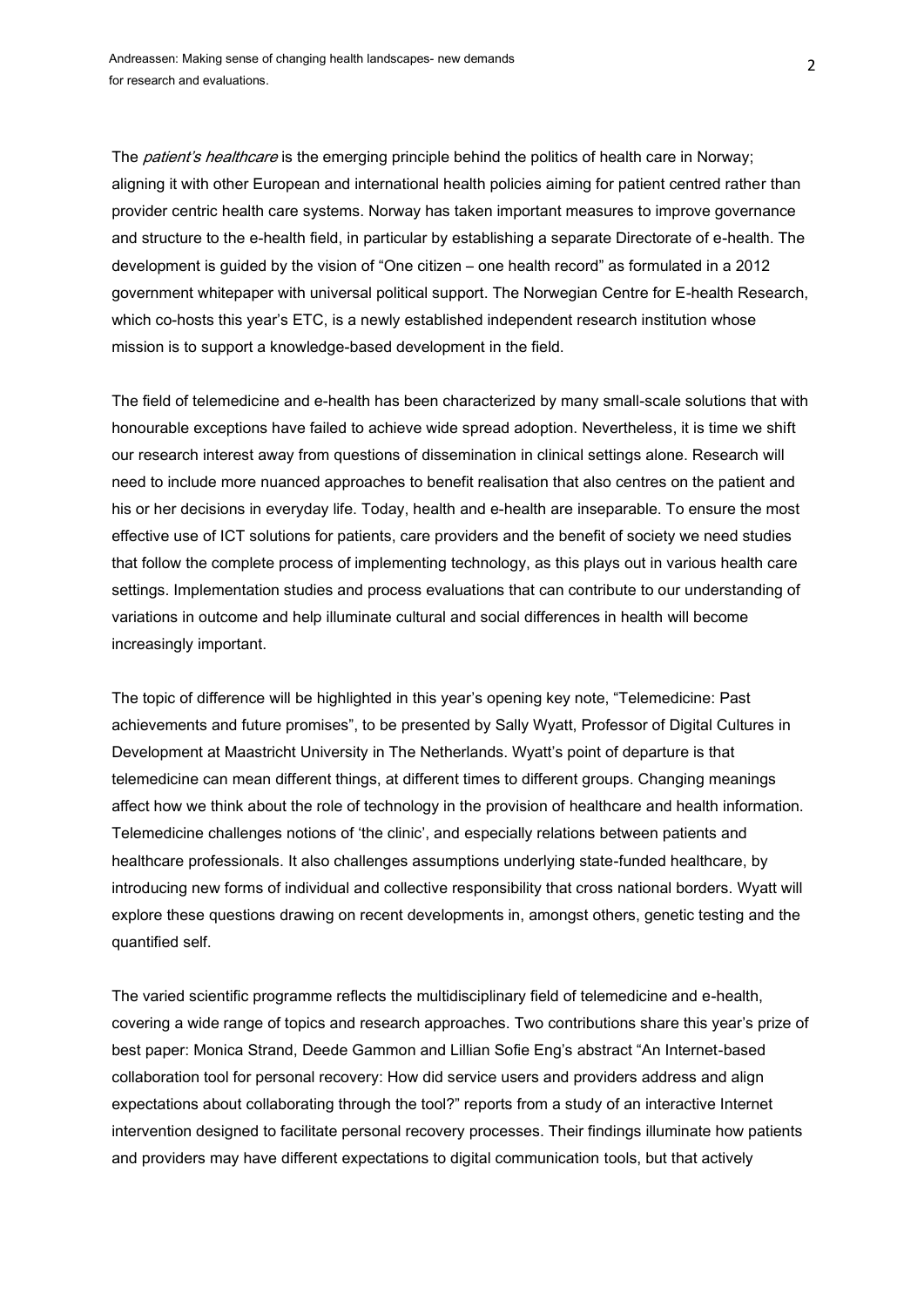addressing expectations and reaching agreements of how to collaborate can have a positive effect on the experienced benefit of the intervention.

Ioanna Sokoreli, Daniele De Massari, Steffen Pauws, Jarno Riistama, Gert-Jan de Vries, Ewout Steyerberg, Amanda Crundall-Goode, Kevin Goode, Riet Dierck, John Cleland and Andrew Clark submitted the abstract "Effectiveness of telehealth for heart failure management in routine practice. " Their topic is telemonitoring at home, and they report from a study where effects on re-admissions to hospital amongst patients with heart failure were assessed after 90 days and one year. They found that there were fewer unplanned readmissions among the patients who received telehealth. Further, they argue that for telemonitoring to achieve the greatest value it is important to identify the patients who are most likely to have the greatest benefit, using systematic risk assessment tools.

To round off ETC16 key note speaker Professor Brian McKinstry will give a talk on "Telehealth- hype, hubris and hope". McKinstry poses some critical questions to the existing evidence behind telehealth versus the government hype, and the fitness for purpose of current methods of evaluation in our field. He is concerned with the need to shift decision support away from clinicians and over to the patients themselves, and how telehealth can contribute in the development towards a patient centric health care system.